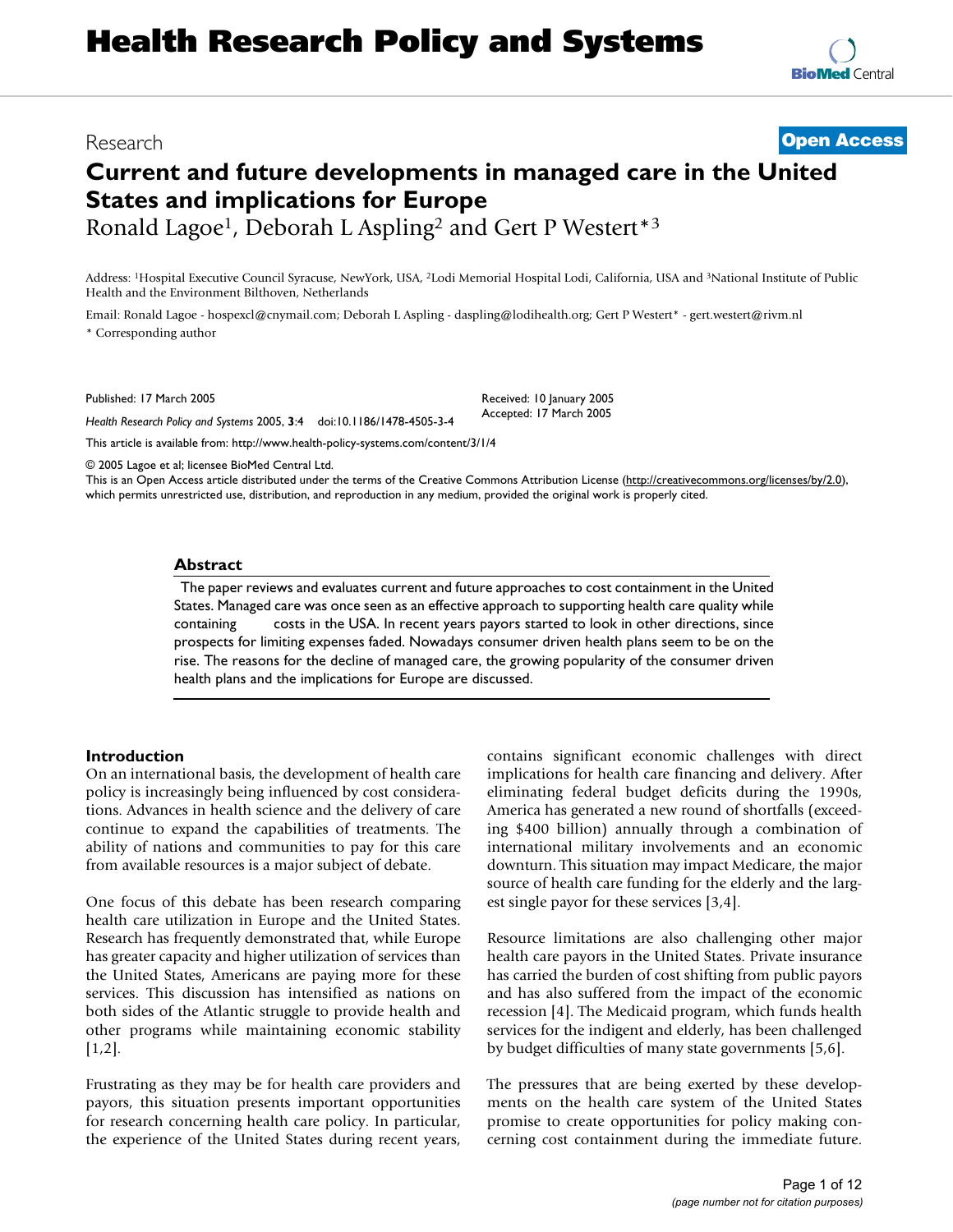The Bush Administration is already rediscovering Medicare managed care [7]. This type of activity could spill over to into other areas of the economy as the administration struggles to reconcile the costs of international commitments and domestic programs with its recent tax reductions.

Beyond these circumstances, current and future approaches to cost containment in the United States need to be viewed in a broader context. Managed care for a variety of payors was once seen as an effective approach to supporting health care quality while containing costs. During the past decade, the attractiveness of this approach to many employers has faded and prospects for limiting health care expenses have become confused [8]. These developments caused payors in America to look in other directions for approaches to containing health care expenses.

In this context, the recent experience of the United States with respect to health care and its economic impact may have valuable implications for that nation and for the rest of the world. In order to understand these implications, the development of managed care and other approaches to health care policy must be reviewed and evaluated. To provide a broad view of these changes, this information is presented as a review of existing sources and data rather than the development of completely new information.

# **Development of Managed Care in the United States**

Historically, managed care evolved in the United States to influence the use of medical care by improving outcomes and efficiency. The past three decades of experience with this approach suggests that at least some of these objectives have been realized.

During the second half of the twentieth century, managed care developed in the United States as a mechanism for constraining the growth of health care costs by controlling the delivery system. This approach originated in the western United States in the form of staff model plans such as Kaiser Permanente which employed physicians and other caregivers directly. In the private health insurance industry, managed care plans controlled costs and the delivery of care by restricting hospital utilization, such as admissions and lengths of stay, by limiting access to specialists, and by encouraging healthful behaviors among subscribers [9].

The popularity of managed care in the private sector of the American economy encouraged its adoption by public payors. The size of the Medicare program and the growth of health care expenses for the elderly stimulated the federal government to offer Medicare managed care options during the 1970s and 80s [10]. State governments, burdened with health care expenses for the indigent and elderly, and lacking the ability to run operating deficits, became even more interested in this approach [11].

During the 1980s and 90s, managed care expanded rapidly in the United States. In private health insurance, a major shift occurred from traditional indemnity insurance to managed care plans in many markets. This development was stimulated by an increase in the numbers of businesses offering managed care as an option to employees. The proportion of employees in large firms (those with more than 200 employees) enrolled in managed care plans grew from 5 percent in 1984 to 50 percent in 1993 [12]. As the use of managed care spread, interest in traditional indemnity plans declined. By 1998, only 14 percent of employees in large firms were enrolled in indemnity insurance plans [13].

During the 1980s and 90s, increased enrollment in private sector managed care in the United States was spurred by the ability of this approach to contain health care costs. The data in Table [1](#page-1-0) demonstrate that, by 1997, average monthly insurance premiums for these plans were lower than for private health insurance. The data also indicate that the differences between premiums were greatest in areas where managed care penetration was lowest (\$52 lower than non managed care plans) and in areas where managed care penetration was highest (\$35 lower). This information suggests that managed care was successful in controlling costs in a variety of settings.

<span id="page-1-0"></span>**Table 1: Average monthly insurance premiums by type of insurance plan, 1997.**

|                        | Average Family Premiums (\$) |              |                  |
|------------------------|------------------------------|--------------|------------------|
|                        | All Plans                    | Managed Care | Non Managed Care |
| <b>HMO Penetration</b> |                              |              |                  |
| Less than 25 Percent   | 439                          | 40 I         | 453              |
| $25 - 35$ Percent      | 417                          | 408          | 423              |
| $35 - 45$ Percent      | 400                          | 400          | 40 I             |
| 45 Percent or More     | 394                          | 380          | 415              |

Source: 1997 Robert Wood Johnson Foundation Employer Health Insurance Survey.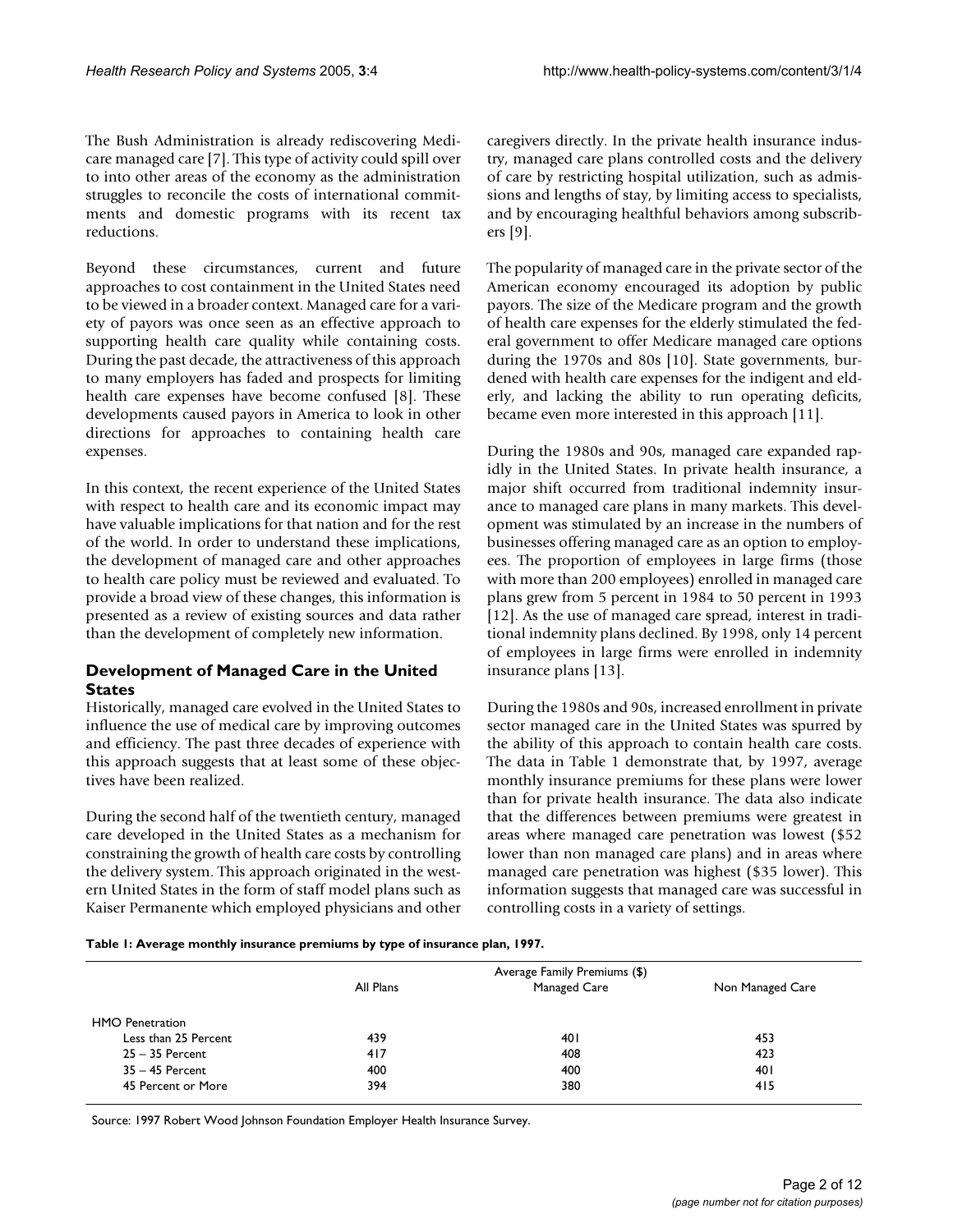The expansion of managed care in the private sector of the United States was paralleled by increased adoption of this approach by public payors. Historically, the level of financial risk generated by the elderly and indigent, the major populations covered by Medicare and Medicaid, had limited government interest in privatizing these plans and the participation level of insurance companies in this area.

The failure of the Clinton administration to enact national health care reform did not impede the development of Medicare managed care. This approach expanded rapidly during the 1990's, fueled in part by the introduction of flexible plans. Enrollment in Medicare managed care, which had remained close to 1,000,000 between 1985 and 1991, increased to more than 6,000,000 by 1999 [14].

In the same period, State governments turned to managed care as a means of constraining health care costs. With fewer resources than the federal government, States had more incentives to use this approach. Between 1997 and 2001, enrollment in full risk Medicaid managed care plans increased by 40.6 percent [15].

The development of managed care in the United States was stimulated by interest in improving both outcomes and efficiency of health care. During the 1980s and 90s, the proliferation of this approach was related to pressure for efficiency and cost containment. In this role, managed care performed well throughout most of the two decades. As the use of this approach by all payors increased, the annual per cent change in per capita health spending in the nation declined from 5.0 – 6.9 between 1991 and 1993 to 2.0 – 2.2 between 1994 and 1996. Among private health insurance plans, where managed care penetration was highest, annual per capita changes in premiums declined from 12.5 percent in 1988 to 4.8 percent in 1997 [16].

Available evidence indicates that managed care was able to reduce health care expenses in the United States through constraints on utilization of service. From its beginnings, traditional managed care controlled utilization of hospital care, a major source of health care costs, through physician gate keeping and pre authorization mechanisms. In the western part of the nation, where use of this approach was highest, it supported hospital admission rates and length of stay that were lower than those in other areas. During 2002, the hospital admission rate for the western region of the United States (955.4 per 10,000 population), was 18.6 percent below the national average (1,174.6 per 10,000). During the same period, the mean hospital stay in the west (4.4 days) was 8.9 percent below the national average (4.9 days) [17].

Reductions in health care utilization brought about by managed care in the western United States have been adopted in other areas of the nation and the world. Physician profiling and the development of preferred provider arrangements with long term care providers have been employed by providers and payors to constrain hospital utilization and related to costs [18].

# **The Decline of Managed Care**

In retrospect, it appears that the success of managed care in the United States during the last decades of the twentieth century also led to its undoing. Health care is a dynamic sector of many national economies. Upon review of the American experience, it seems that a number of factors contributed to the decline of this approach.

The initial wave of opposition to managed care appeared as challenges to control of health care utilization, such as choice of providers. Physicians were never reconciled to allowing insurance plans to choose practitioners and hospitals. During the 1990's, a wave of class action litigation was directed at the ability of plans to direct referrals for health services. The plaintiffs in these cases, including consumers, physicians, and other providers, sought financial damages and injunctions against managed care business practices. Although courts in the United States were reluctant to declare the costs control methods of plans illegal, the full range of litigation supported negative perceptions of managed care among consumers and businesses [19].

During the late 1990s, the legal reaction against managed care in the United States was accompanied by deteriorating relationships between plans and health care providers. Increased consumer dissatisfaction with the business practices of plans, including apparent arbitrary denials of service and failure to pay claims promptly, added fuel to provider complaints about low payment rates. Providers also objected to the terms of risk contracting agreements which required them to carry a significant burden of pharmaceutical costs and other expenses. All of these developments generated a wave of opposition to managed care by hospitals and physician groups. These activities frequently resulted in the termination of contracts and network instability [20,21].

During the second half of the 1990's, consumer litigation and provider reactions against managed care caused these many of these plans to change their traditional business approaches. In order to regain the favor of consumers and providers, plans in many communities loosened controls on provider utilization. Plans relaxed the use of physicians as gate keepers and allowed consumers direct access to specialists. Requirements for referrals to other types of services were loosened. Stringent authorization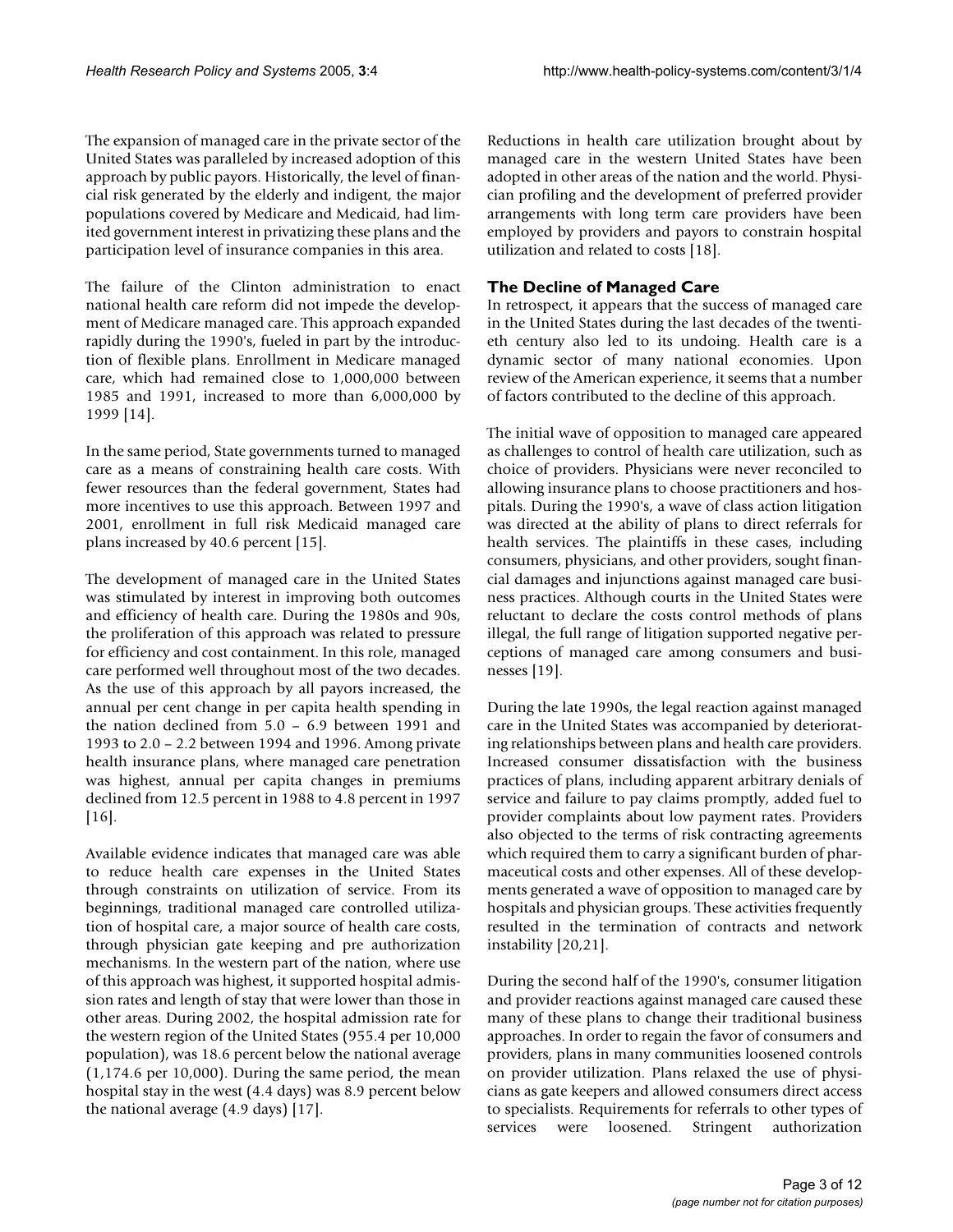procedures for use of hospital emergency departments and for certain surgical procedures were also relaxed. This process amounted to a substantial movement away from the aggressive health care management approaches which had supported the rise of this approach [22].

To replace these utilization control mechanisms, many managed care plans introduced mechanisms that included more interaction with subscribers, such as case management and electronic information exchange. Subscribers were encouraged to modify health related behaviors by visiting web sites and obtaining additional information concerning preventive care. In many communities, managed care plans placed increased emphasis on wellness programs and disease management. The industry was shifting its focus from controlling utilization to influencing it.

The retreat from direct management of health care utilization toward softer approaches led to a general weakening of accountability to consumers. With fewer direct controls in place and greater reliance on indirect mechanisms the assessment of performance of individual plans by businesses and government became more difficult [8].

Related to these approaches, some managed care plans adopted business strategies which placed greater emphasis on profitability. Chief among these was a movement away from contracting for high risk populations. Facing increased dissatisfaction from consumers and greater competition from traditional insurance in the market place, private plans in many areas increasingly focused on lower risk populations as a means of improving profitability. As a result, many private managed care plans withdrew from participation in public managed care programs with high risk populations such as the elderly (Medicare) and the indigent (Medicaid). Between 1998 and 2000, the number of plans serving Medicare patients declined by 20 percent. By 2002, total Medicare managed care enrollment was lower than it had been in 1997. Between 1998 and 2000, the number of insurance plans participating in Medicaid declined by 15 percent. The development had a major impact on State governments because more than half of all Medicaid recipients were enrolled in managed care [23].

Increased efforts by managed care plans to compete in the United States health care marketplace also led to the adoption of other business strategies characteristic of traditional insurance. These included reduced a greater emphasis of raising premiums to support profitability. This approach effectively passed along a higher proportion of health care expenses to subscribers. Managed care plans also catered more to consumer preferences in order to expand market share [24].

All of these activities effectively changed managed care from its traditional structure in the United States. As the focus on continuity of care and regulation of utilization diminished, managed care plans became more like other types of insurance such as indemnity plans and preferred provider organizations. As choice of providers was substituted for gate keeping, physicians and increased premiums took the place of utilization controls, the line between managed non managed care became blurred.

This entire process amounted to a decline of managed care shortly after the approach had reached its highest level of acceptance. This decline was reflected in a decreased ability of managed care to restrain costs, a major reason for the increased use of this form by payor during the 1980s and 90s. As a result of this development, a major barrier to health care spending was removed and per capita expenditures began to rise. This situation is illustrated by changes in annual per capita health care spending for all payors in the United States, summarized in Figure [1](#page-4-0).

This information identifies both the zenith and the decline of managed care. Between 1994 and 1996, the impact of this approach reached a high point, as annual increases in per capita spending declined to only about two percent per year. The decline of managed care during the late 1990s produced a rapid erosion of this position. Annual increases in per capita spending nearly quadrupled to almost eight percent by 2000 and kept increasing after the turn of the century.

These developments were paralleled by in annual increases of changes in per capita spending for private health insurance, the area of the economy in which managed care developed prior to the 1970s. After declining to less than five percent in 1997, annual increases in per capita expenses for private health insurance rapidly recovered to over 10 percent after the turn of the century. These developments are summarized in Figure [2.](#page-5-0)

The increases in pre capita health expenditures identified in these tables occurred because of a retreat from traditional cost controls by managed care plans and because of the transfer of many expenses to consumers. As previously noted, changes in the behavior of these plans in some metropolitan areas included less reluctance to raise premiums, rather than contain costs, in order to avoid operating losses. Many of the 'soft' programs that were added in order to compete with traditional health insurance were offered at an additional cost.

This information concerning the impact of managed care on health care expenses does not identify the impact of the decline of the approach on continuity of care and other outcomes, for which quantitative data are not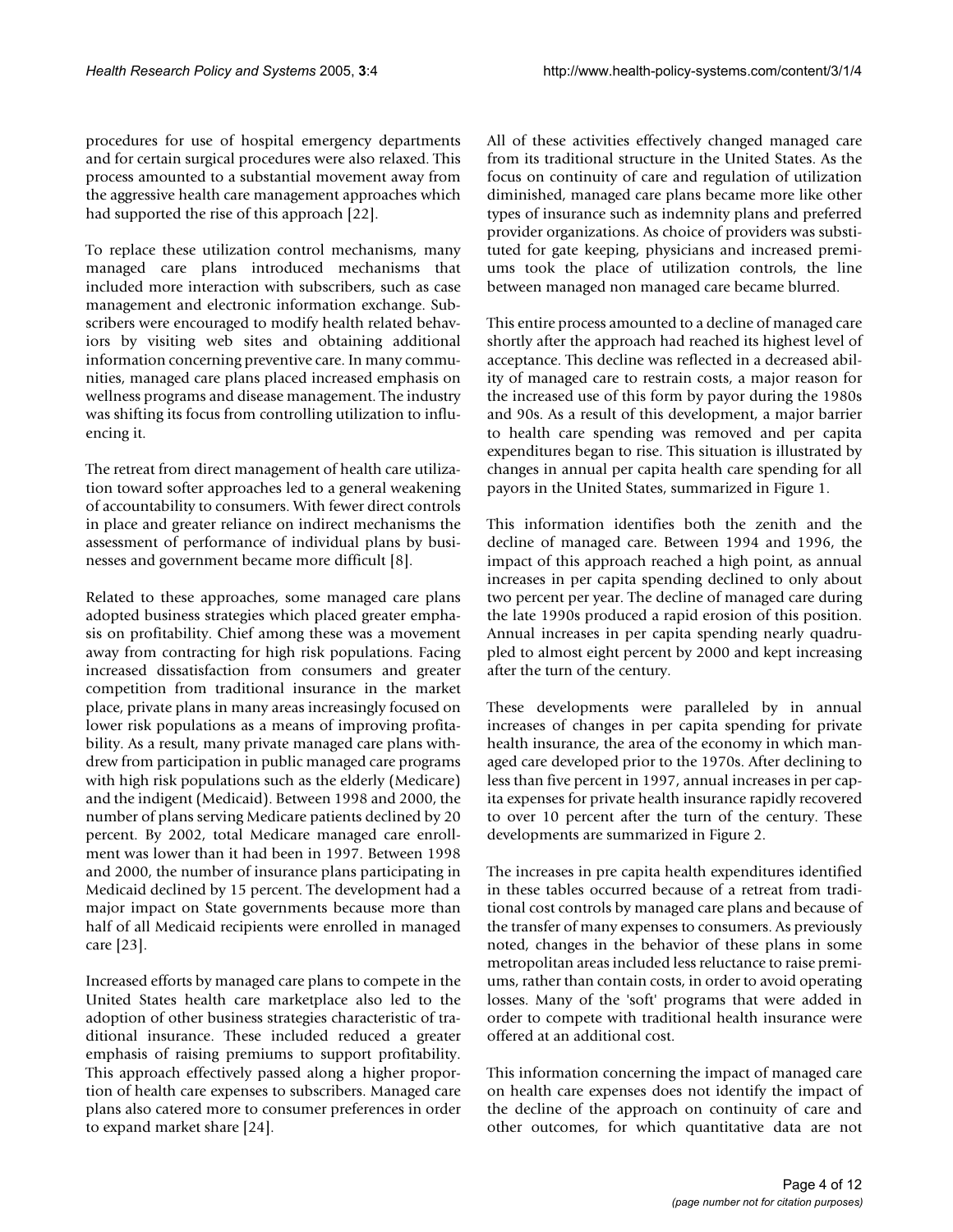<span id="page-4-0"></span>

**Annual Percent Change Per Capita Health Care Spending United States 1991 - 2002**

#### Annual percent change per capita health care spending United States 1991 – 2002 **Figure 1**

Annual percent change per capita health care spending United States 1991 – 2002.

available. It might be assumed that, with increased emphasis on consumer choice and less attention to control of referrals and provider participation, the integrity of care across health systems also deteriorated during this period.

All of these developments effectively moved managed care plans in the United States closer to traditional insurance plans in their behavior and impact on health care expenditures. They undermined the ability of this approach to differentiate itself from traditional health insurance as a mechanism which actively managed care and contained costs. They made it considerably more difficult for the approach to exert a direct impact on health care outcomes.

Ironically, these characteristics had been the major selling points of the approach since its inception.

It should be noted that, during this period, traditional insurance plans have also moved toward managed care by adopting features of health maintenance organizations such as utilization controls. As a result, the border between these two types of insurance is now almost non existent.

The change in the character of managed care also had profound implications for the future of health care cost containment in the United States. It deprived government and the private sector of one of their most powerful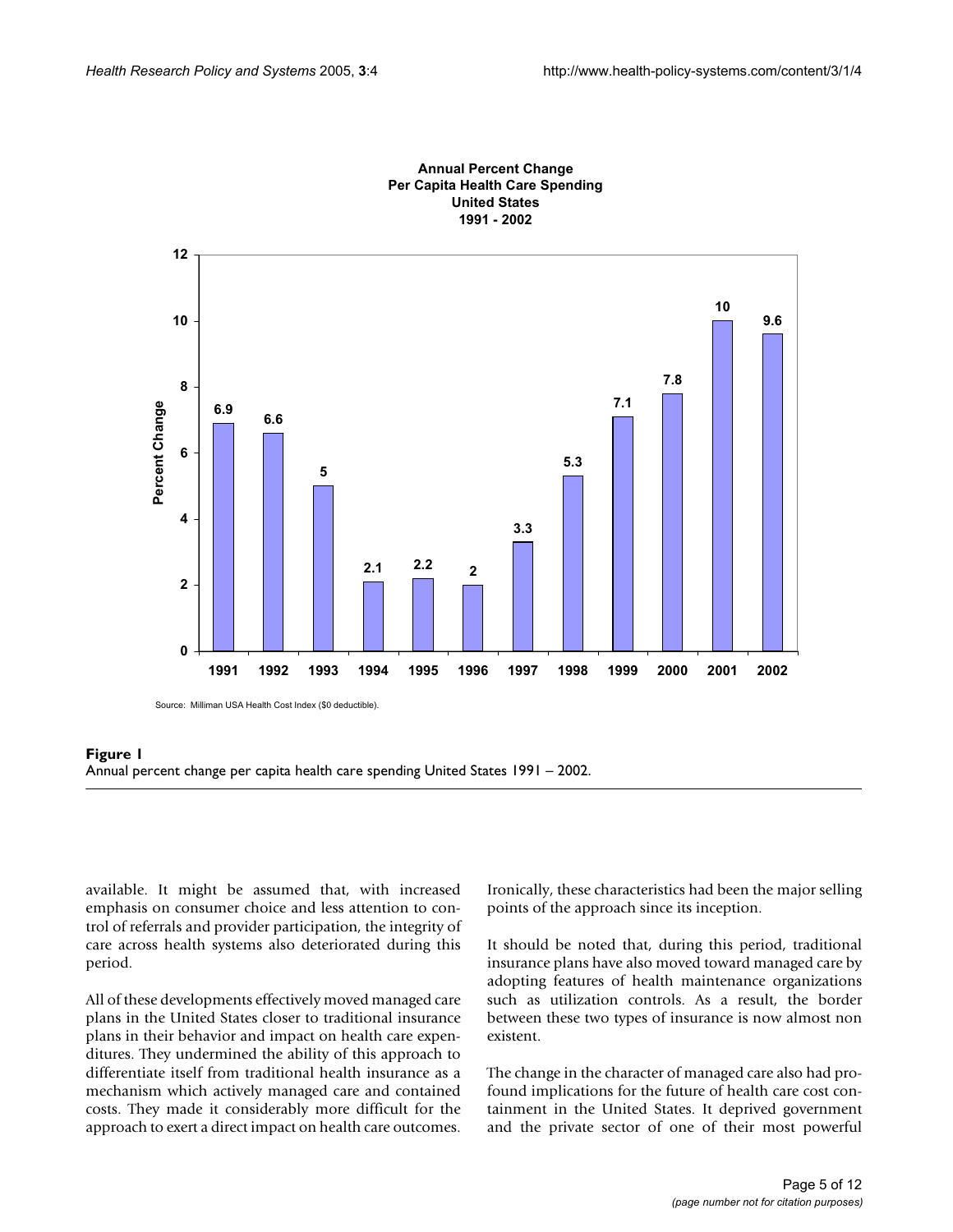<span id="page-5-0"></span>

**Annual Percent Change Per Capita Spending for Private Health Insurance United States 1988 - 2002**

Source: Centers for Medicare and Medicaid Services, Office of the Actuary, National Helath Statistics Group.

Annual percent change per capita spending for private health insurance United States 1988 – 2002 **Figure 2**

Annual percent change per capita spending for private health insurance United States 1988 – 2002.

weapons in restraining expenditures. It also signaled an important change in the direction off public and private sector health policy. The movement of managed care away from utilization controls and toward higher premiums shifted the burden of health policy toward the consumer. It suggested that payors would support consumers in shaping health care and the organizations that provide it, rather than having the payors assume leadership. This change would lead to important developments in the policy environment of this sector.

## **The Rise of Consumer Driven Health Care**

The decline of managed care as the major driver of health care policy and reimbursement within the United States has opened the way for new forces to shape this area. The nature of these forces became visible in the late 1990s as managed care plans shifted responsibility for health care decision making to consumers. The resulting annual increases in health care expenditures, summarized in Figure [1](#page-4-0) and [2,](#page-5-0) were also effectively shifted to consumers through higher premiums, deductibles, and copayments. For example, in preferred provider organizations, the most widely used health plans, single coverage deductibles increased more than 50 percent between 2002 and 2003. More employers began offering high deductible plans. The rate of increase of out of pocket spending has increased every year between 2000 and 2003 [25,26].

The rise of increased consumer involvement in health care in the United States has developed on several fronts. At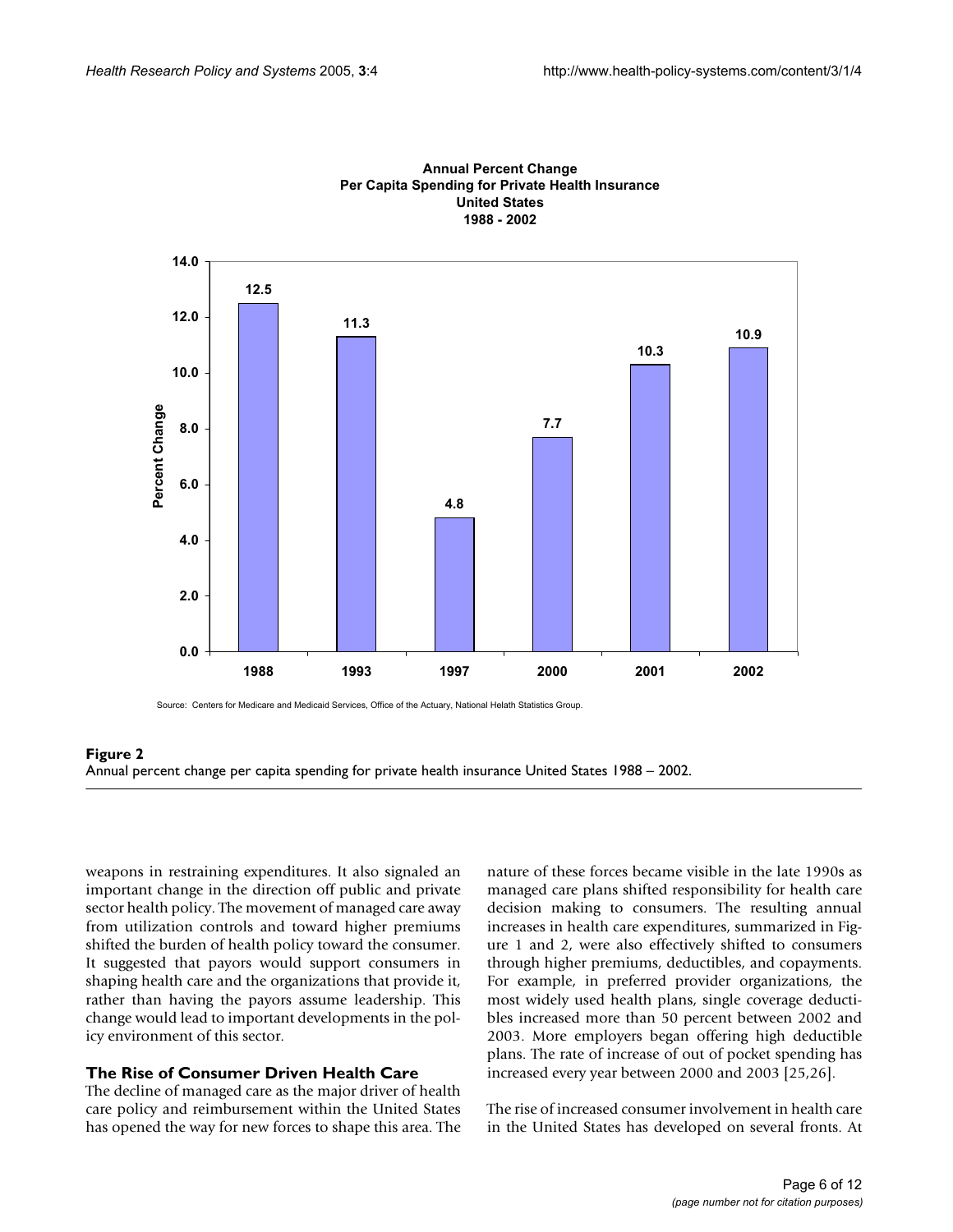the broadest level, it has taken the form of a greater consumer role in decision making concerning treatment. In the late 1990's the use of television, newspapers, and electronic media to market health care to consumers became pervasive. Drug companies became major users of this approach. They have conducted enormous media campaigns to promote the use of sexual stimulants, allergy medicines, and cosmetic treatments. Access to large marketing budgets has made it possible for these companies to reach millions of consumers with their messages. Local and regional diagnostic firms have also marketed magnetic resonance imaging and whole body scanning through similar campaigns [27].

These efforts have been successful because they gone directly to users of health care. They have circumvented insurance companies, managed care, and even physicians. Listeners are urged to 'ask' or 'tell' their doctor to prescribe any number of medications or tests. The clear message of all of these initiatives is for individual consumers to take a greater role in health care decision making. Greater user involvement in health care that was stimulated by the decline of managed care, as well as media initiatives of the pharmaceutical industry and other groups, have led directly to the development of a new type of health insurance in the United States, the consumer driven health plan. These mechanisms complete the change initiated by the decline of managed care by directly assigning health care decision-making to consumers.

Consumer driven health plans are designed to address the major objectives of managed care, development of healthful behaviors and containment of health care costs. Components of consumer driven plans usually include the following.

- High deductibles as incentives for greater consumer participation in the cost of care

- Catastrophic coverage for high cost services such as inpatient hospitalization

- Consumer savings accounts for funding of prevention and screening services

- Procedures for roll over of unused savings account balances to future time periods

- Support for consumer decision making through availability of internet based information concerning health care risk factors and provider outcomes

- Tracking of employee health expenses through the system [28,29].

These components have been designed to replace structures of managed care plans which addressed the same objectives. Encouragement of healthful behaviors and health status objectives are addressed through consumer savings accounts, rollover provisions, and internet based information. These provisions have effectively transferred responsibility for the management of care from the primary care physician gatekeepers employed by managed care plans to the consumer. This transfer has been supported by a combination of financial incentives and electronic data [28,30].

Consumer driven health plans also contain provisions for cost containment. High deductibles and catastrophic coverage are intended to limit expenditures by payors. These provisions effectively reduce expenses for many of the pharmaceutical and ambulatory care expenses currently being pushed by media advertising. By excluding payor reimbursement for them, these plans are transferring these expenses to the consumers, or providing incentives to eliminate the purchases altogether. This amounts to a cost containment approach very different from the utilization controls employed by managed care plans [31].

The implementation of consumer driven health plans has generated extensive controversy in the American health care system. Supporters of this approach have argued that it is logical because it places major responsibility for health care decision making in the hands of the party who will be most influenced by those decisions, the consumer. They have emphasized that, under these plans, positive health care behaviors and decision making are rewarded by fewer out of pocket expenses. They have also noted that consumers are provided with extensive electronic information needed to support effective decision-making [30,32].

Supporters of consumer driven plans also have suggested that these approaches include realistic mechanisms for health care cost containment. They have pointed out that managed care relied on limitations on the utilization of care to limit spending, while consumer driven plans assign these decisions to users of care. They have suggested that the new approach can satisfy both the payor and the consumer, by limiting insurance expenses for care and allowing individuals to purchase additional services [28].

Opponents of consumer driven health care have argued that this approach is inferior to managed care, that it is a mechanism for employers and payors to abdicate their responsibilities. They have suggested that, rather than supporting consumers with the advice of physicians and other health care providers, it turns them loose to make decisions on their own. They have indicated that a set of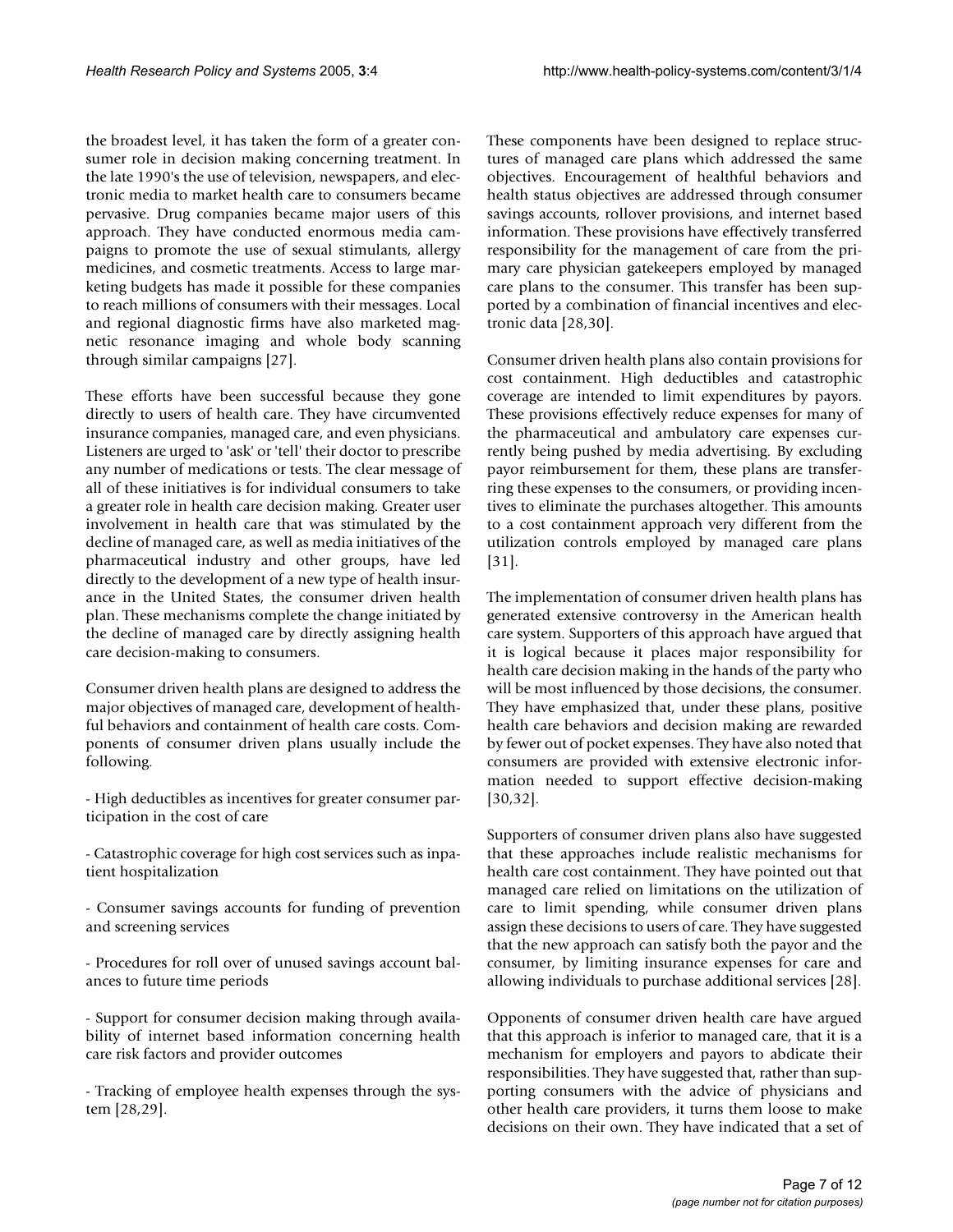financial incentives and internet based information is no substitute for the relationship between a patient and a caregiver [29].

Opponents of consumer driven plans also argued that the real purpose of these approaches is financial, that they are better identified as defined contribution plans. Opponents of these plans suggested that they are really covers for the abdication of financial responsibility by payors. They have argued that the major purpose of these plans is to shift health care costs from employers to employees. They have contended that high deductibles and catastrophic coverage are the real solution for employers and payors seeking to reduce premiums, regardless of the impact on subscribers [30,31].

The debate concerning consumer driven health care is probably only beginning in the United States. It bears similarities to the discussion surrounding the rise of managed care in the 1970s and 80s. One important difference between these situations may be the economic background. The ascendancy of managed care developed against the background of an upturn. Consumer driven care is developing at a time of economic instability and limited resources. Indeed, these conditions may be supporting the rise of the new approach.

A review of the current status on consumer driven plans suggests that they are still evolving. Many of these plans are still developing their own provider networks. Others are partnering with existing plans in order to expedite the process. Some plans are developing generic fee schedules for services and allowing consumers to develop their own networks. Consistent with this approach, consumers cover additional health care costs from their own resources [31].

The development of information infrastructure has become an important part of the implementation of consumer driven plans. In order to involve consumers in a meaningful way, plans must make available extensive electronic data to support decision making. These data include a variety of online sources of information including many types of research. They also must include financial information concerning provider prices and discounts. In order to enable consumers to participate in health care decision making on a continuing basis, plans must also make available data concerning consumer accounts which identify the impact of choices on available funds. The plans which are entering the consumer driven market in a serious manner must have all of these information resources available. They require an extensive investment in data infrastructure [31].

The implementation of consumer driven health plans is proceeding rapidly in the United States. Because of the size of the American population, it still occupies a relatively small proportion of the health care market. The data in Figure [3](#page-8-0) demonstrate that, by 2004 enrollment in consumer driven health plans is projected to reach 1,000,000. This enrollment is still dwarfed by existing traditional insurance and managed care populations.

The distribution of consumer driven health care enrollment across employers is summarized in Figure [4](#page-9-0). This data indicate that market penetration by these plans is still modest, but that it has established a foothold in a wide range of employers [28]. This suggests that interest in these plans is not limited by employer size.

It should be noted that these data reflect the growth of consumer driven plans among private insurance plans. This approach has not yet been tested with Medicare or Medicaid populations. These effort may require the development of new designs for plan components, especially those which involve consumer decision making, because of differences in health care mind sets and behaviors among the elderly and the indigent.

The future of consumer driven health care in the United States is difficult to predict. Additional time and utilization data will be required to determine whether this approach generates sufficient enrollment to develop into a major force within the health care system of the United States and whether other nations adopt it.

## **Implications for Europe**

The recent development of managed care and consumer driven health care in the United States has important implications. Rightly or wrongly, the American health care system has historically been a source of approaches for implementation in Europe and elsewhere. The amount of change and innovation that has marked this system in recent years has generated more than enough material for consideration by the international community.

One of the most significant developments in the United States health care system in the past several years has been the decline of managed care. This development probably came as a surprise to health care policy makers elsewhere in the world. In its early days, managed care had great promise for addressing the two most important objectives of health care planning, improving patient outcomes while containing costs. During the 1980s, this approach seemed to be on its way toward meeting this objective in the American health care system. Managed care penetration of the private insurance, Medicare, and Medicaid markets were increasing substantially and previous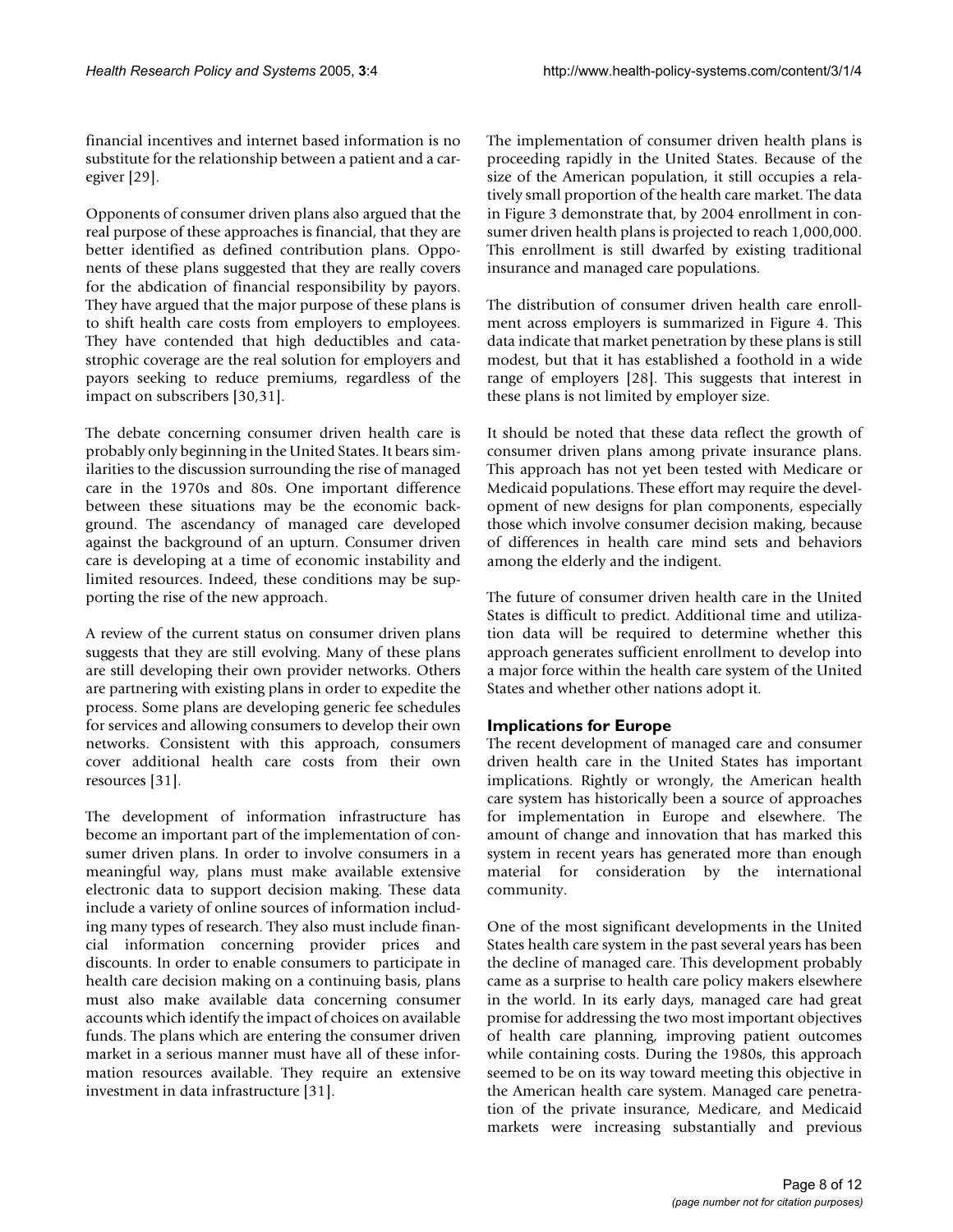<span id="page-8-0"></span>



Source: Maillet, P. and Halterman, S. (2004) The Consumer-Driven Approach: Defining and Measuring Success. Benefits Quarterly (Second Quarter 2004):

**Figure 3** 

Participants in consumer drive health plans United States 2001 – 2004.

annual increases in per capita health care expenditures were declining.

The reasons for the decline of managed care probably emanate from conflicting forces within the American health care system and the environment surrounding it. These include the desire to support buyer preferences and the need to restrain increases in health care expenditures at the same time. In the American system during the late 1990s, cost containment lost out. The lesson that may emerge from this is one of realism. You cannot have your cake and eat it too.

At the same time, this story is more complicated than a struggle between choice and cost containment. It is part of a rising interest in consumer choice within the wider health care environment and the economy of the United States. Pharmaceutical companies and other providers of health services have recognized this and begun direct marketing to consumers through the media. This development has involved bypassing physicians and going directly to users of care, just as consumer driven care involves bypassing managed care and its utilization controls. These developments suggest that consumer driven health care in the United States is not an isolated event, but part of a wider trend.

These developments pose a major dilemma for health policy makers. The parameters of this dilemma may differ among nations. It can be suggested that, in the United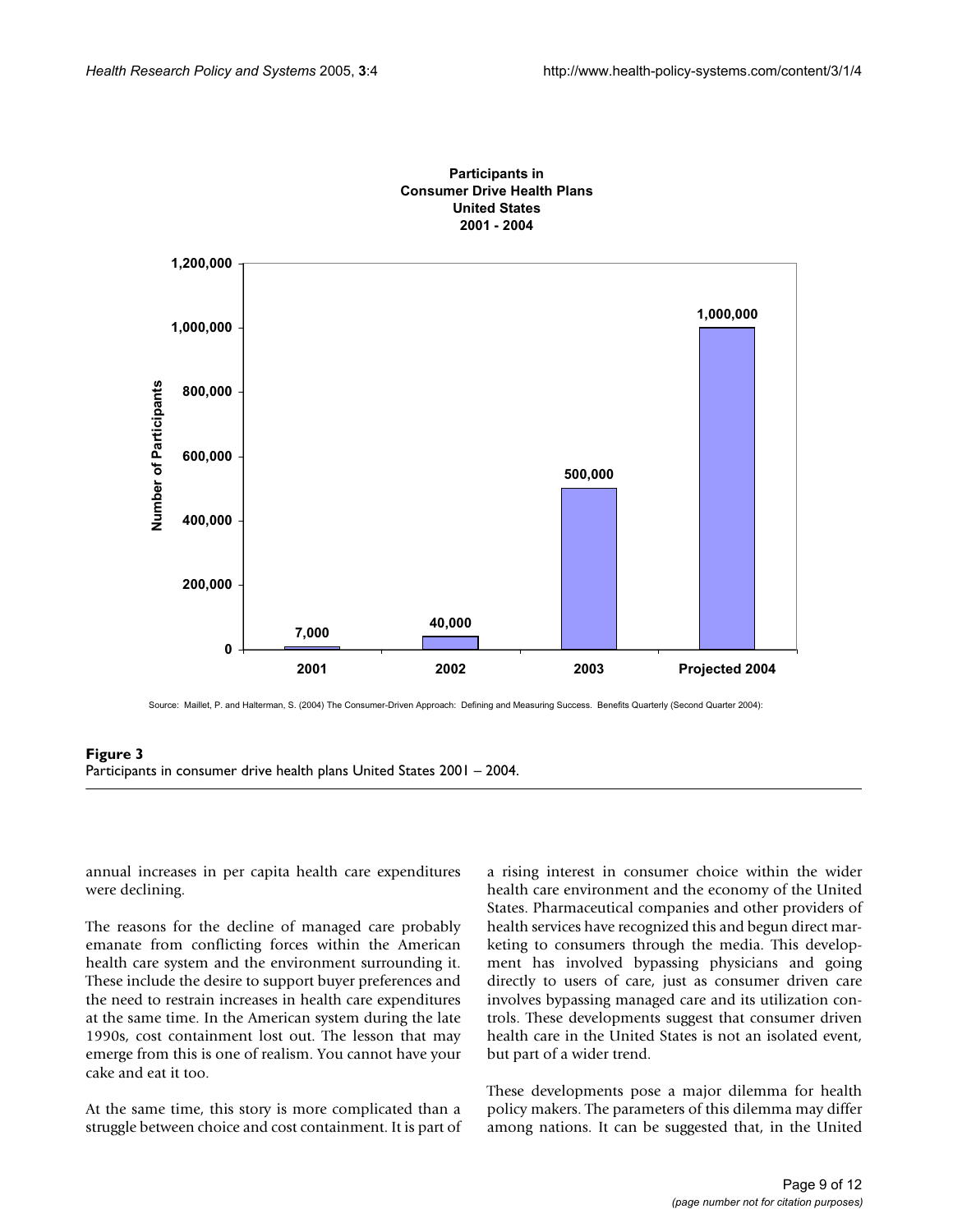<span id="page-9-0"></span>

#### **Percent of Employees Adopting Consumer Driven Health Plans United States 2003**

**Source: 2003 Consumer-Driven Health Care Survey, Deloitte Human Capital.**

## Percent of employees adopting consumer **Figure 4** driven health plans United States 2003

Percent of employees adopting consumer driven health plans United States 2003.

States, advocates of managed care should not have 'bailed out' so quickly when consumer dissatisfaction began to increase. This assumes that purchasers of care will ultimately side with cost containment.

The preceding information demonstrates that the following chain of events has occurred in the United States. Each of these events was related to wider developments in the American economy.

- Managed care helps reduce health care cost increases

- Increased managed care results generates popular dissatisfaction

- Managed care plans reduce controls and increase prices
- Health care costs increase substantially

- Consumer driven plans provide a mechanism for government and employers to unload health care costs on consumers

This important juncture is where Europe and the rest of the world may have an advantage over the United States. It is clear that Europe has the opportunity to invest in managed care and to use this approach to restrain costs and improve patient outcomes. In so doing, European nations would stay with the first step on the preceding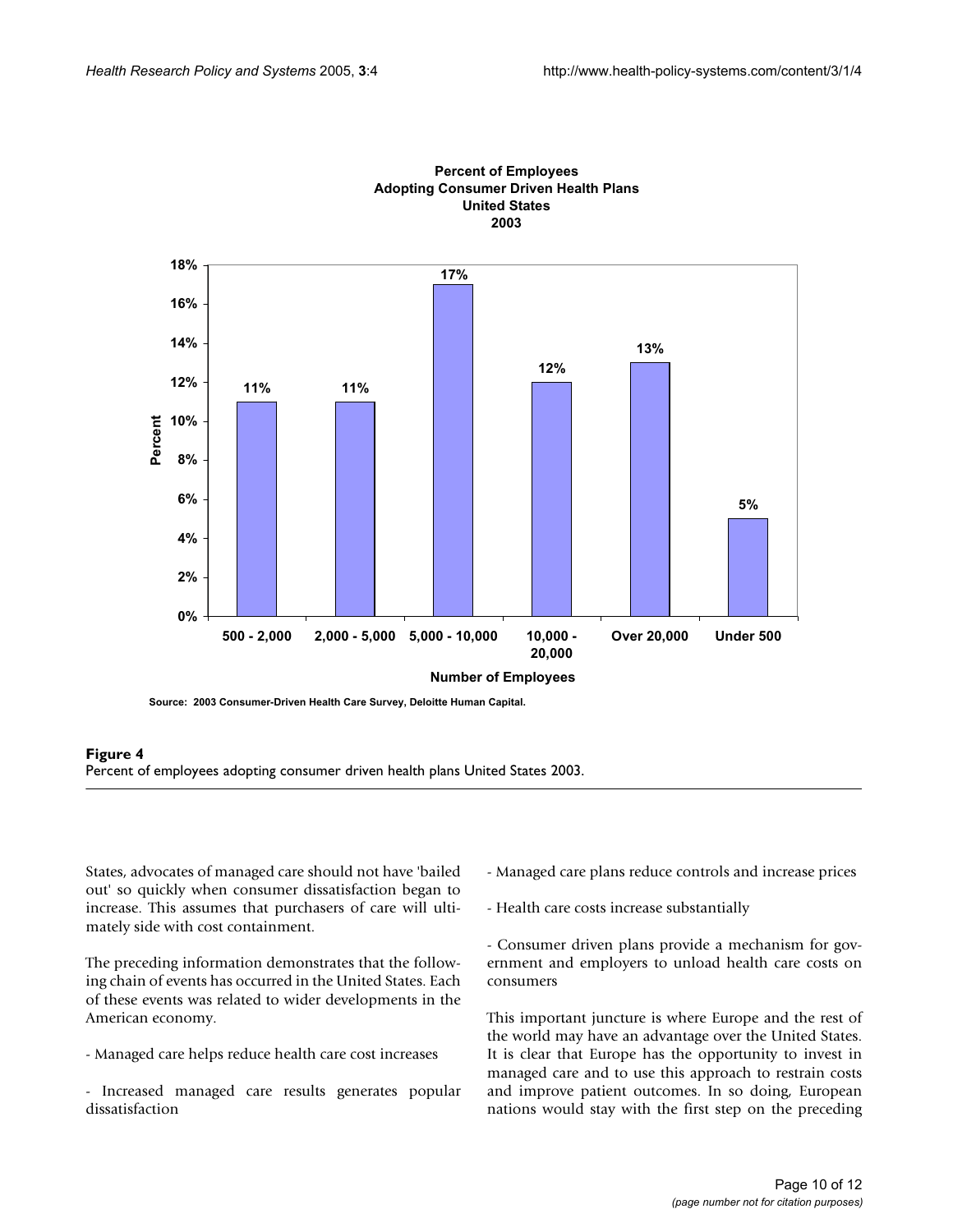chain of events and avoid the disadvantages of the remaining ones.

But before we elaborate further on possible implications for Europe, we should emphasize that the stage for the health care actors in Europe is quite different from the one in the USA. Health care systems in Europe vary greatly among countries, but in general European health care systems have some characteristics that make them different from the system(s) across the Atlantic. First, Europe has a highly valued tradition of universal health care coverage and governmental administration. Furthermore, Europeans tend to entrust responsibility to the (central) government and not to private agencies. Finally, competition among providers and purchasers is restricted by highly structured conditions by the government.

The above comes down to the point that in health care Europeans have difficulties getting market elements off the ground. They do not seem to trust the invisible hand (of the market). This has probably resulted in a slower rate of system innovation, but fewer policy development and implementation errors, in these countries [33,34].

Germany, Switzerland and The Netherlands are nowadays starting to adopt managed care (tools) with caution, focusing on support for patient outcomes and cost containment. At the same time, Sweden and the United Kingdom, implemented dramatic changes very rapidly. Obviously, Europe also offers the opportunity for a number of different approaches to this issue to develop simultaneously [35,36].

Any evaluation of the potential impact of consumer driven health care in Europe must address specific aspects of this approach. For example, what would be the implications of providing information concerning pharmaceuticals directly to consumers in Europe? It could also be conjectured that Europeans might prove to be more deliberate and conservative consumers of pharmaceuticals than Americans. It could be suggested that Europeans would make more extensive use of information before reacting to the first television commercial and asking their physicians for Viagra or Allegra, or some other drug. At the same time, however, the answers to these questions are not clear. They may vary substantially among European countries [36,37].

A more important question regarding consumer driven health care concerns the implications of exchanging free choice of providers for higher cost sharing by consumers. In societies with established medical networks which have become acclimated to managed care, the free choice option might have little impact. At the same time, the recent strength of the European economies and the euro might reduce the impact of higher cost sharing and make free choice of providers more affordable [38,39].

Another area of consumer driven health care that deserves evaluation is the potential impact of providing health information directly to consumers on the use of services and costs. In the United States, the effectiveness of this approach depends greatly on the extent to which consumers read, evaluate, and act on health information provided through websites and other electronic media. It is clear that Europeans probably make as much use of the internet as Americans, however, it remains to be seen what the impact of electronic medical information will be on consumer behaviors in these countries [40].

The answers to these specific questions could vary substantially across the European continent. The degree to which managed care is retained could be related to the commitment of individual governments, the influence of medical establishments, and the availability of disposable income. From a policy making standpoint, this issue probably requires evaluation on a nation by nation basis.

From an international standpoint, the potential impact of the decline of managed care and the rise of consumer driven health care in the United States is a fascinating issue. It is still too early to determine what the impact of these developments will be on the rest of the world. One answer to this question is probably that changes in health care policy require adequate information on the effectiveness of the alternative being considered, as well as the status quo. It appears that the difficulties with managed care experienced by the United States during the 1990s have prompted a rapid movement away from this form, without a clear idea of the effectiveness of consumer driven care, or other alternatives. Health care has too much of an impact on large populations and on national spending to approach it by 'looking before leaping'.

All of this suggests that Europe and the rest of the international community are in an excellent position to profit from the American experience without much risk. They can view what is going on with critical eyes and reach their own conclusions about whether the transition from managed to consumer driven care supports patient outcomes or not. They can monitor the data and determine which of these forms has greater potential for cost containment. The opportunities for learning may increase as financial pressures place greater pressures on the American system for cost containment.

## **References**

1. Reinhardt UE, Hussey PS, Anderson GF: **[Cross – National Com](http://www.ncbi.nlm.nih.gov/entrez/query.fcgi?cmd=Retrieve&db=PubMed&dopt=Abstract&list_uids=12025981)[parisons of Health Systems Using OECD Data, 1999.](http://www.ncbi.nlm.nih.gov/entrez/query.fcgi?cmd=Retrieve&db=PubMed&dopt=Abstract&list_uids=12025981)** *Health Affairs* 2002, **21(3):**169-81.